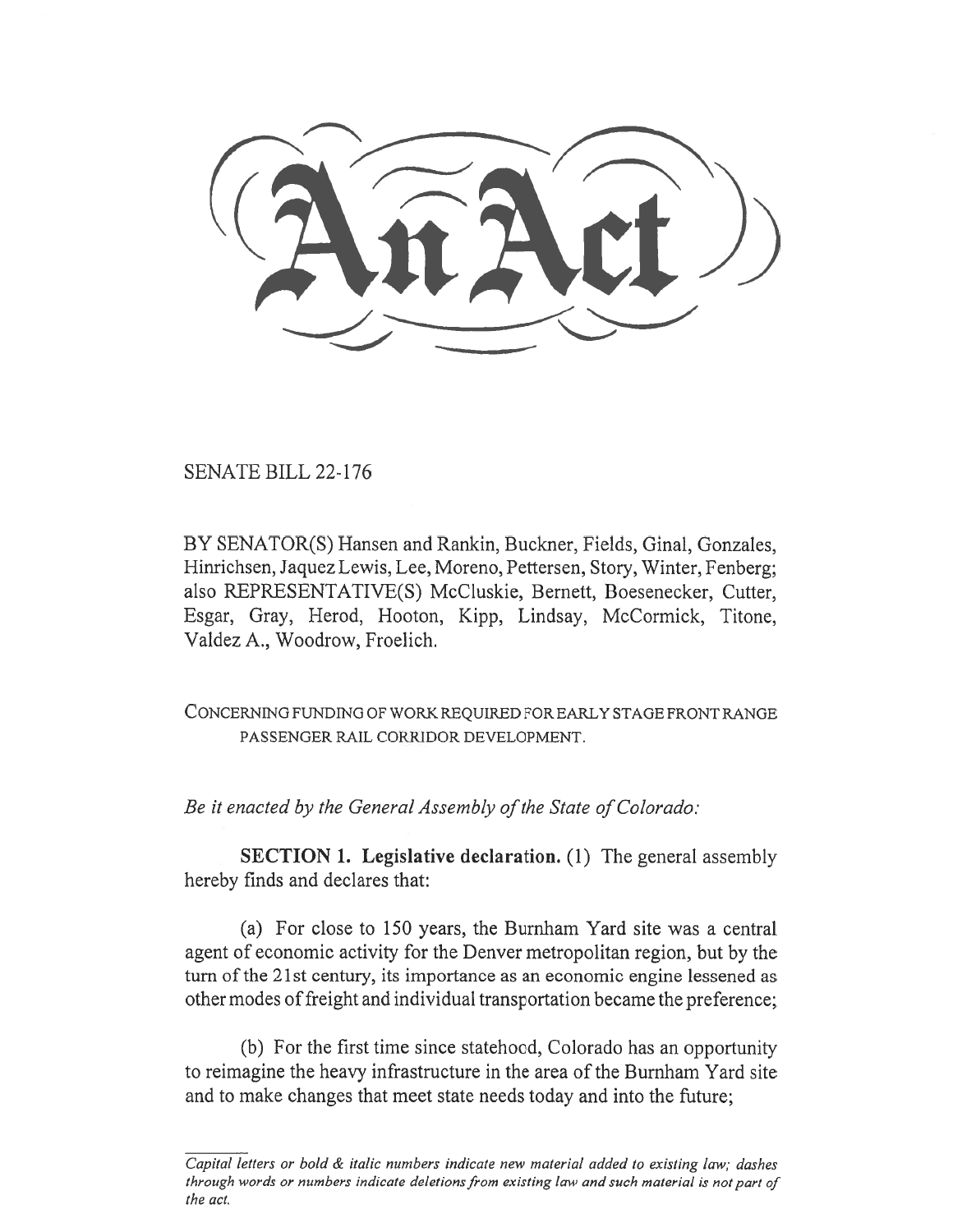(c) Due to its central location and proximity to downtown Denver, the Burnham Yard site currently offers significant potential for both rail realignment projects and redevelopment;

(d) Any portion of the Burnham Yard site that is not needed for transportation purposes will be sold and used for economic development and affordable housing;

(e) The proposed development of Burnham Yard has the potential to provide two additional tracks to the rail corridor, adding capacity for the regional transportation district and future front range passenger rail service;

(f) The development will move the railroad tracks away from interstate highway 25, making room for future interstate highway 25 projects and highway safety improvements;

(g) The development will also reroute and expand the Burlington Northern and Santa Fe railway consolidated main line, increasing overall connectivity into downtown Denver from points south;

(h) The department of transportation entered into a 30-year lease for the entire Burnham Yard site and prepaid 5 years of that lease totaling \$15 million with the intent, within 5 years, of identifying which portions of the site are needed for transportation purposes;

(i) Once the department has identified which portions of the site are needed for transportation projects through the federal "National Environmental Policy Act of 1969" (NEPA) review process, remaining portions of the site can be sold to enhance housing and economic development in the Denver metropolitan area;

(j) The Burnham Yard site provides the critical access to Union Station needed to make front range passenger rail successful;

(k) Front range passenger rail is a proposed 190-mile rail corridor connecting the population centers of the front range;

(1) Union Station provides the best access to the urban core of Denver, and access to Union Station from points south is highly constrained

## PAGE 2-SENATE BILL 22-176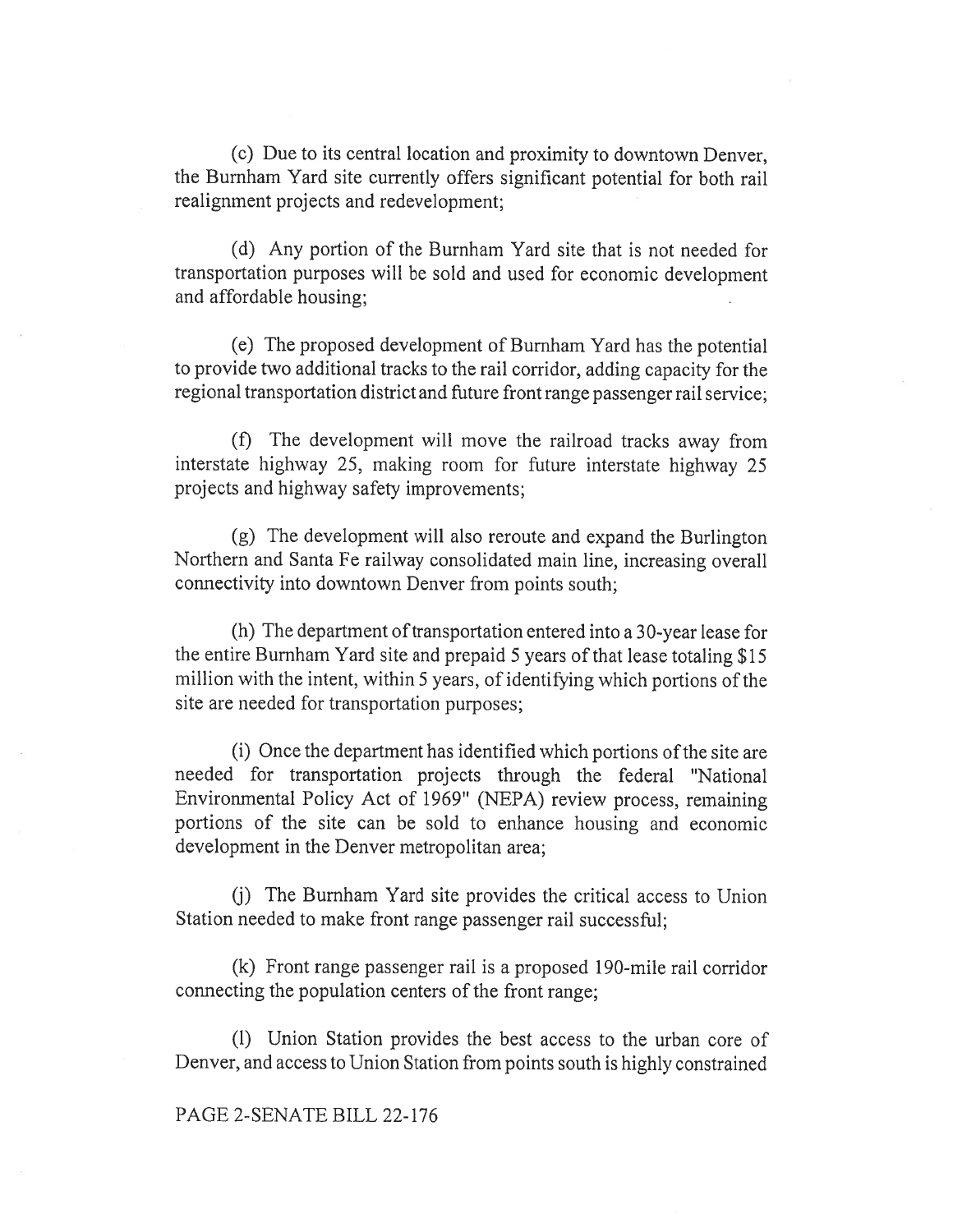due to existing developments;

(m) The development of the Burnham Yard site will enable new track construction that will decrease travel times and make passenger rail more effective;

(n) The \$2.4 million investment in the front range passenger rail district made by this act provides matching dollars for contributions from the federal government;

(o) Additional needs for this funding include further development of the rail service development plan, operations plan, and front range passenger rail district financial plan, all of which are necessary next steps to facilitate the NEPA planning process, define a feasible passenger rail service, and move the development of front range passenger rail into the next phase; and

(p) The funding for the front range passenger rail district and the additional funding provided in this act for the development of the Burnham Yard site will help Colorado become competitive for potential federal funding for capital improvements and an Amtrak partnership for state-operated passenger rail service.

SECTION 2. In Colorado Revised Statutes, add 24-30-104 as follows:

24-30-104. Burnham Yard rail property site - required development planning. THE EXECUTIVE DIRECTOR OF THE DEPARTMENT OF PERSONNEL SHALL ENGAGE WITH STAKEHOLDERS INCLUDING THE CITY AND COUNTY OF DENVER, THE DEPARTMENT OF TRANSPORTATION, THE DEPARTMENT OF LOCAL AFFAIRS, THE REGIONAL TRANSPORTATION DISTRICT CREATED IN SECTION 32-9-105, AND THE COMMUNITIES, INCLUDING DISPROPORTIONATELY IMPACTED COMMUNITIES, AS DEFINED IN SECTION 43-1-128 (2)(c), AND REGISTERED NEIGHBORHOOD ORGANIZATIONS IN THE VICINITY OF THE BURNHAM YARDS RAIL PROPERTY TO CREATE A SITE PLAN TO SUPPORT TRANSIT-ORIENTED DEVELOPMENT AT THE BURNHAM YARD RAIL PROPERTY SITE AND POTENTIAL RECOMMENDATIONS FOR HOW TO SUBALLOCATE PARCELS FOR VARIOUS BENEFICIAL USES AT THE SITE. THE EXECUTIVE DIRECTOR SHALL, IN CONSULTATION WITH THE OTHER GOVERNMENTAL STAKEHOLDERS NAMED IN THIS SECTION, ACTIVELY REACH

PAGE 3-SENATE BILL 22-176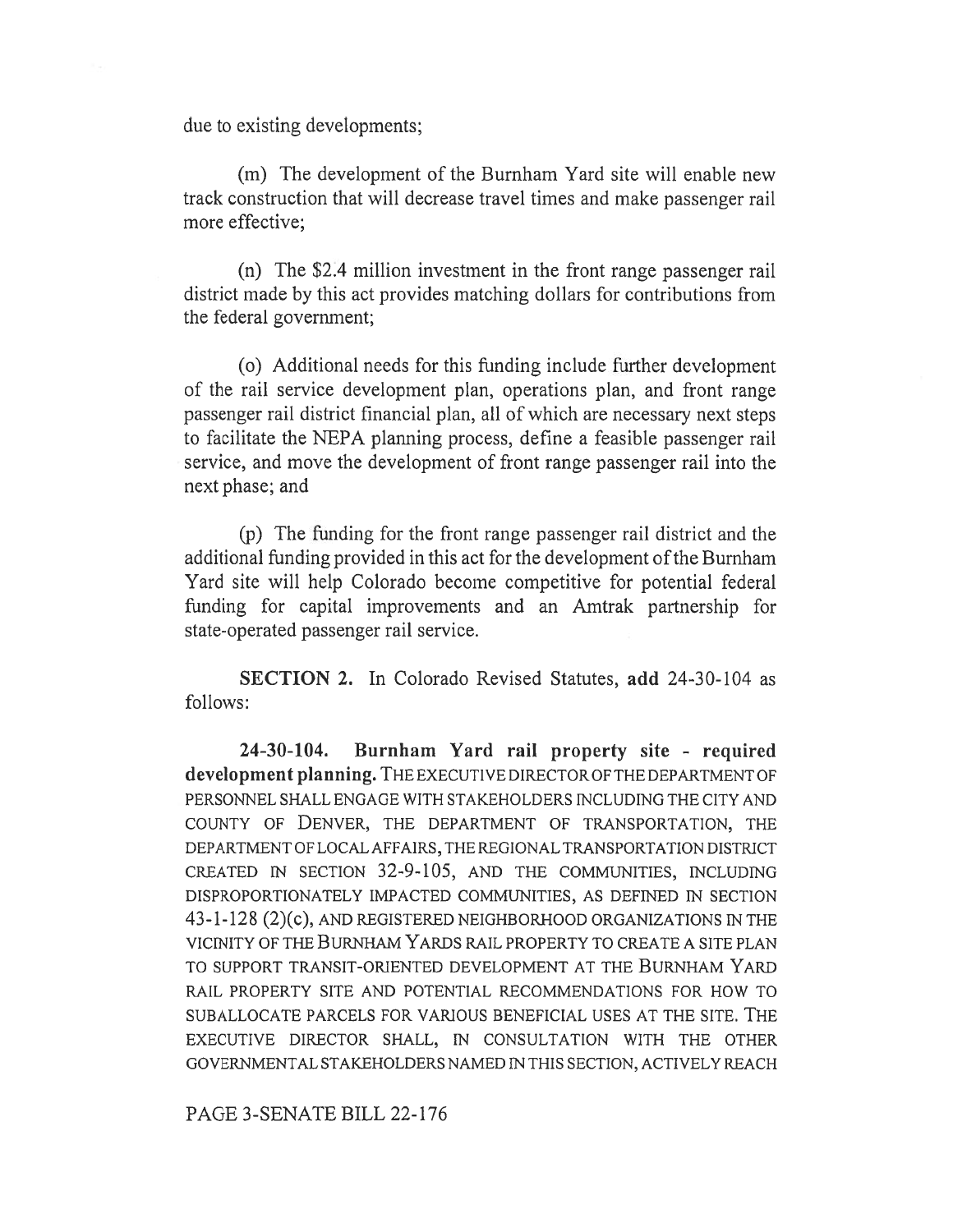OUT TO THE COMMUNITIES, INCLUDING DISPROPORTIONATELY IMPACTED COMMUNITIES, AND REGISTERED NEIGHBORHOOD ORGANIZATIONS IN THE VICINITY OF THE BURNHAM YARDS RAIL PROPERTY REGARDING ALL STAGES OF THE DEVELOPMENT OF THE PROPERTY, PROVIDE MEANINGFUL OPPORTUNITIES FOR MEMBERS OF THOSE COMMUNITIES TO EXPRESS THEIR VIEWS REGARDING THE DEVELOPMENT OF THE PROPERTY, AND ENDEAVOR TO IDENTIFY GROUPS OR INDIVIDUALS FROM THOSE COMMUNITIES WHO ARE INTERESTED IN AND CAPABLE OF REPRESENTING THE INTERESTS OF THOSE COMMUNITIES THROUGHOUT THE DEVELOPMENT PROCESS. THE EXECUTIVE DIRECTOR SHALL ALSO IDENTIFY ANY ADDITIONAL STAKEHOLDERS, AND AS APPROPRIATE ALREADY ENGAGED STAKEHOLDERS, TO ENGAGE WITH WHO MAY HAVE AN INTEREST IN DEVELOPING THE SUBALLOCATED PARCELS FOR THE BEST USE SUCH AS THE DEPARTMENT OF LOCAL AFFAIRS FOR AFFORDABLE HOUSING, LOCAL HOUSING AUTHORITIES, AND THE GREAT OUTDOORS COLORADO PROGRAM FOR POTENTIAL GREEN SPACE DEVELOPMENT. THE SITE PLAN MUST CONSIDER OPPORTUNITIES FOR THE SITE INCLUDING FRONT RANGE PASSENGER RAIL SERVICE, MULTI-FAMILY AND AFFORDABLE HOUSING DEVELOPMENT, COMMUNITY BENEFITS, GREEN SPACES, PARKLAND, RECREATIONAL OPPORTUNITIES, RETAIL, AND LINKS TO TRANSIT AND MULTI-MODAL OPTIONS TO CONNECT THE SITE TO THE SURROUNDING COMMUNITY. THE SITE PLAN MUST PROMOTE THE DEVELOPMENT AND OPERATION OF QUALITY PUBLIC PRIVATE PARTNERSHIP OPPORTUNITIES AND INCLUDE A WELL-DEFINED FRAMEWORK TO FACILITATE COLLABORATION BETWEEN PUBLIC AND PRIVATE ENTITIES IN INFRASTRUCTURE DEVELOPMENT AND OPERATION AND ENABLE INVESTMENT OF PUBLIC AND PRIVATE CAPITAL.

SECTION 3. In Colorado Revised Statutes, 24-75-219, add (7)(g) and  $(7)(h)$  as follows:

24-75-219. Transfers - transportation - capital construction definitions - repeal. (7) In addition to any other transfers required by this section:

(g) (I) ON JUNE 15, 2022, THE STATE TREASURER SHALL TRANSFER ONE MILLION NINE HUNDRED THOUSAND DOLLARS FROM THE GENERAL FUND TO THE SOUTHWEST CHIEF RAIL LINE ECONOMIC DEVELOPMENT, RURAL TOURISM, AND INFRASTRUCTURE REPAIR AND MAINTENANCE FUND CREATED IN SECTION 43-4-1002.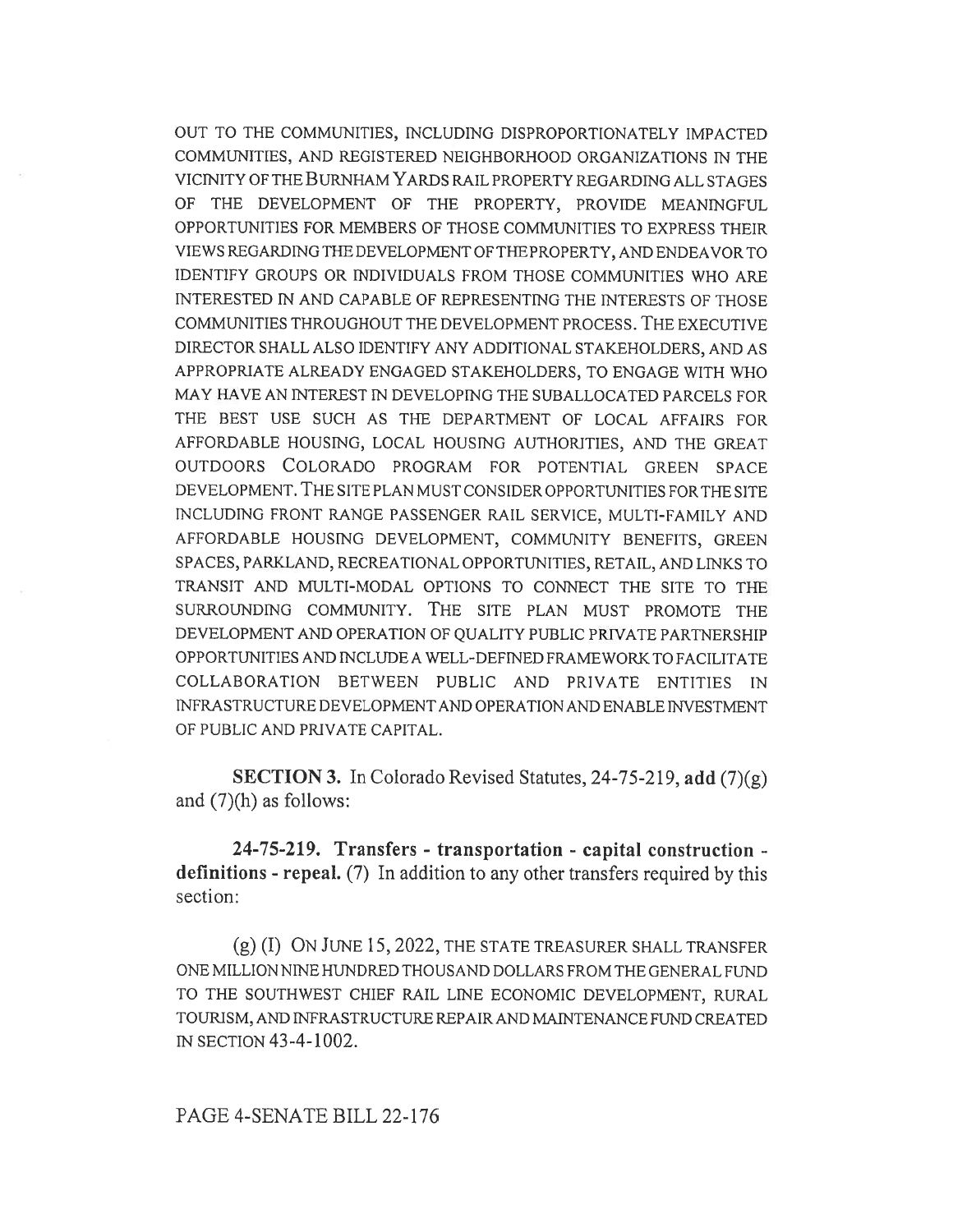(II) THIS SUBSECTION (7)(g) IS REPEALED, EFFECTIVE JULY 1, 2022.

(h) (I) ON JULY 1, 2022, THE STATE TREASURER SHALL TRANSFER:

(A) SIX MILLION FIVE HUNDRED THOUSAND DOLLARS FROM THE GENERAL FUND TO THE STATE HIGHWAY FUND. THE DEPARTMENT OF TRANSPORTATION SHALL EXPEND THIS AMOUNT IN CONNECTION WITH THE DEVELOPMENT OF THE BURNHAM YARD RAIL PROPERTY FOR THE PURPOSES OF COMPLETING AN ENVIRONMENTAL ASSESSMENT ON RELOCATING THE CONSOLIDATED MAIN RAIL LINE AWAY FROM INTERSTATE HIGHWAY 25.

(B) FIVE HUNDRED THOUSAND DOLLARS FROM THE GENERAL FUND TO THE UNUSED STATE-OWNED REAL PROPERTY FUND CREATED IN SECTION 24-82-102.5 (5)(a).

(II) THIS SUBSECTION (7)(h) IS REPEALED, EFFECTIVE JULY 1, 2023.

SECTION 4. In Colorado Revised Statutes, 24-75-219, add (7)(g) and (7)(h) as follows:

24-75-219. Transfers - transportation - capital construction definitions - repeal. (7) In addition to any other transfers required by this section:

(g) (I) ON JUNE 15, 2022, THE STATE TREASURER SHALL TRANSFER TWO MILLION FOUR HUNDRED THOUSAND DOLLARS FROM THE GENERAL FUND TO THE SOUTHWEST CHIEF RAIL LINE ECONOMIC DEVELOPMENT, RURAL TOURISM, AND INFRASTRUCTURE REPAIR AND MAINTENANCE FUND CREATED IN SECTION 43-4-1002.

(II) THIS SUBSECTION (7)(g) IS REPEALED, EFFECTIVE JULY 1, 2022.

(h) (I) ON JULY 1, 2022, THE STATE TREASURER SHALL TRANSFER SIX MILLION FIVE HUNDRED THOUSAND DOLLARS FROM THE GENERAL FUND TO THE STATE HIGHWAY FUND. THE DEPARTMENT OF TRANSPORTATION SHALL EXPEND THIS AMOUNT IN CONNECTION WITH THE DEVELOPMENT OF THE BURNHAM YARD RAIL PROPERTY FOR THE PURPOSES OF COMPLETING AN ENVIRONMENTAL ASSESSMENT ON RELOCATING THE CONSOLIDATED MAIN RAIL LINE AWAY FROM INTERSTATE HIGHWAY 25.

## PAGE 5-SENATE BILL 22-176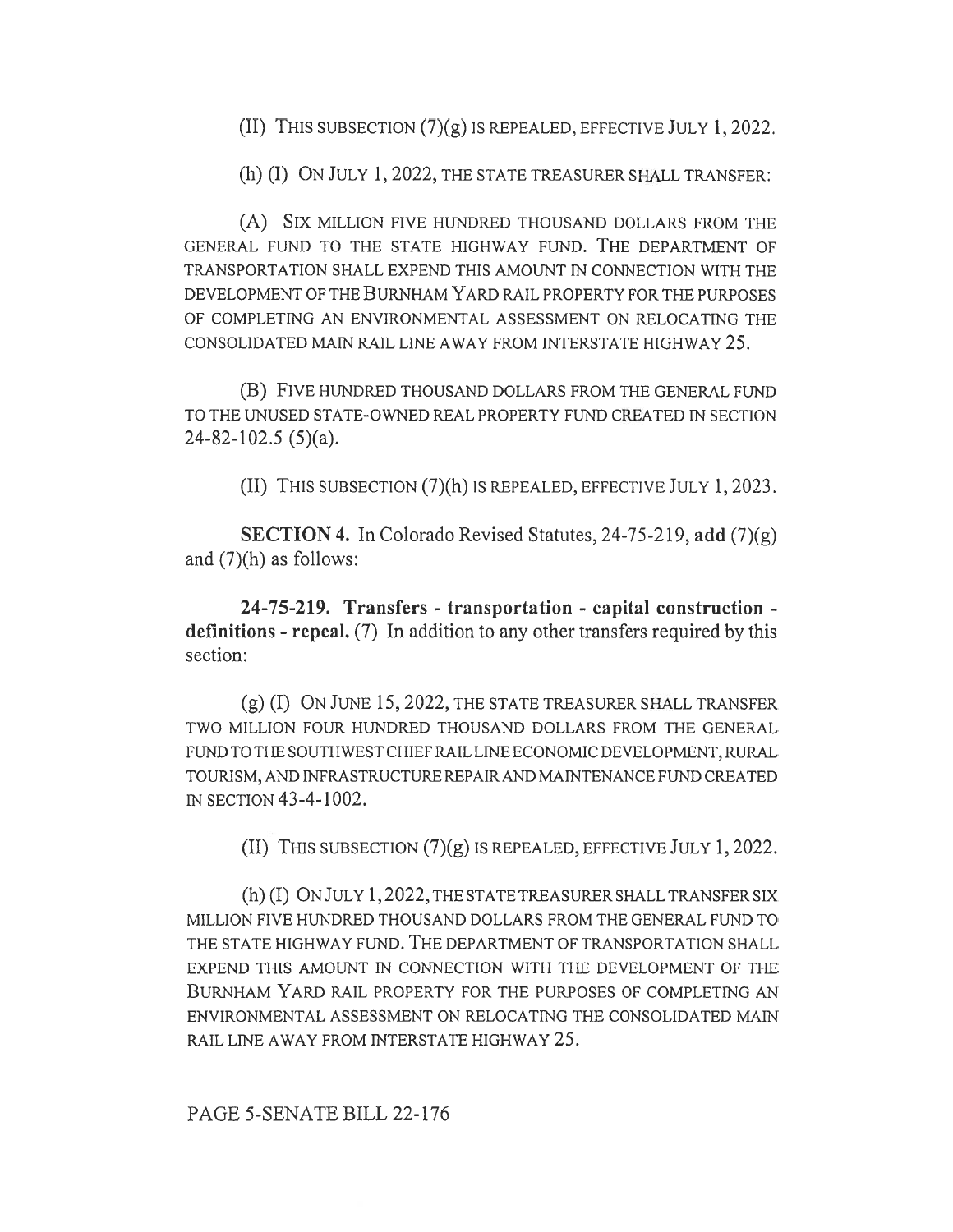(II) THIS SUBSECTION (7)(h) IS REPEALED, EFFECTIVE JULY 1, 2023.

SECTION 5. In Colorado Revised Statutes, 32-22-104, amend  $(2)(a)$  as follows:

 $32-22-104$ . Board of directors - appointment - meetings compensation - conflicts of interest.  $(2)$  (a) The board shall convene for its first meeting no later than May 15, 2022, and shall, at that meeting, select a chairperson and vice-chairperson from among its membership. The board shall also determine how to instruct the state treasurer to complete the transfer, on July 1, 2022, of any remaining balance of the southwest chief rail line economic development, rural tourism, and infrastructure repair and maintenance fund, as that fund existed before the repeal of section 43-4-1002 by Senate Bill 21-238, enacted in 2021, to the district as required by section  $43-4-1004$   $(1)$ .

**SECTION 6.** In Colorado Revised Statutes, 43-4-1004, amend (1) as follows:

43-4-1004. Repeal of part - transfer of fund balance to front range passenger rail district. (1) On  $\frac{\text{July }1, 2022}{\text{JUNE }30, 2022}$ , the state treasurer shall transfer any unencumbered balance of the fund to the front range passenger rail district as instructed by the board of directors of the district, or a designee of the board pursuant to section  $32-22-104$  (2)(a). ISSUE TO THE DISTRICT A WARRANT PAID FROM THE FUND IN AN AMOUNT EOUAL TO THE UNENCUMBERED BALANCE OF THE FUND.

**SECTION 7. Effective date.** (1) Except as otherwise provided in this section, this act takes effect upon passage.

(2) Sections 2 and 3 of this act take effect only if Senate Bill 22-130 becomes law, in which case sections 2 and 3 take effect upon the effective date of this act or Senate Bill 22-130, whichever is later.

(3) Section 4 of this act takes effect only if Senate Bill 22-130 does not become law.

**SECTION 8. Safety clause.** The general assembly hereby finds,

## PAGE 6-SENATE BILL 22-176